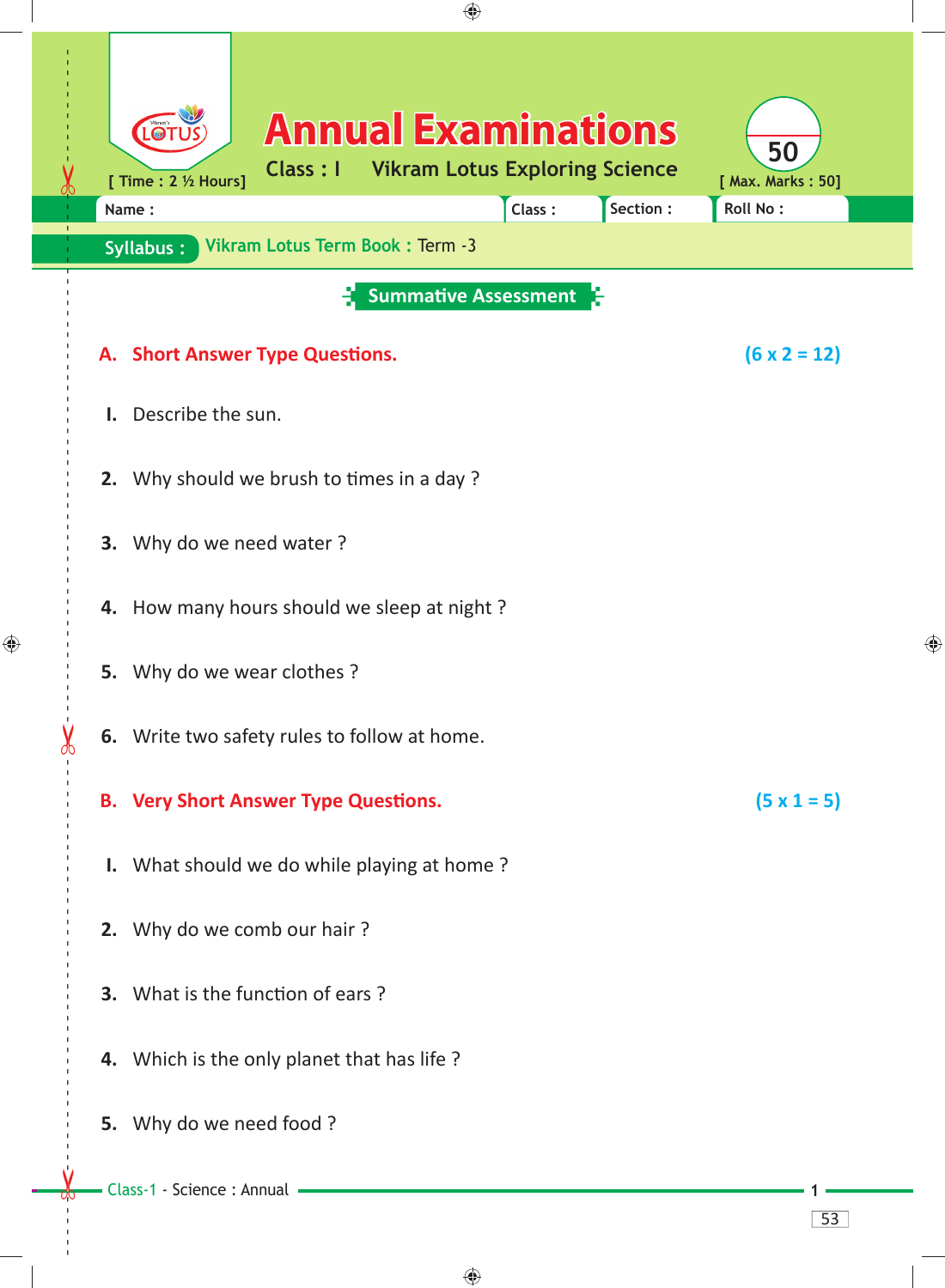|                                                        | <b>Formative Assessment</b>                         |                    |  |
|--------------------------------------------------------|-----------------------------------------------------|--------------------|--|
| C. Tick $(\vee)$ the correct answers.                  |                                                     | $(5 \times 1 = 5)$ |  |
| Ι.                                                     | How much percent of water does our body consist of? |                    |  |
| 1) 70%                                                 | 2) 80%                                              |                    |  |
| 3) 90%                                                 | 4) 100%                                             |                    |  |
| Which type of clothes do we wear in winter?<br>2.      |                                                     |                    |  |
| 1) woollen                                             | 2) cotton                                           |                    |  |
| 3) raincoat                                            | 4) umbrella                                         |                    |  |
| Which things we should not play with?<br>3.            |                                                     |                    |  |
| 1) stairs                                              | 2) switches                                         |                    |  |
| 3) toys                                                | 4) friends                                          |                    |  |
| 4.                                                     | Which one of these keeps us clean and germ free?    |                    |  |
| 1) brushing                                            | 2) bathing                                          |                    |  |
| 3) sleeping                                            | 4) walking                                          |                    |  |
| How many bones has our body?<br>5.                     |                                                     |                    |  |
| 1) 200                                                 | 2) 208                                              |                    |  |
| 3) 206                                                 | 4) 210                                              |                    |  |
| Write 'T' for true and 'F' for false statements.<br>D. |                                                     | $(5 \times 1 = 5)$ |  |
| I. We cannot touch a bood by using our eyes.           |                                                     |                    |  |
| 2. We should not exercise daily.                       |                                                     |                    |  |
|                                                        |                                                     |                    |  |
| <b>3.</b> Clean water is not fit for drinking.         |                                                     |                    |  |
| House is not our basic need.<br>4.                     |                                                     |                    |  |
| We should not run on the stairs.<br>5.                 |                                                     |                    |  |
|                                                        |                                                     |                    |  |
| Class-1 - Science: Annual                              |                                                     | 54                 |  |

 $\bigoplus$ 

 $\bigoplus$ 

♦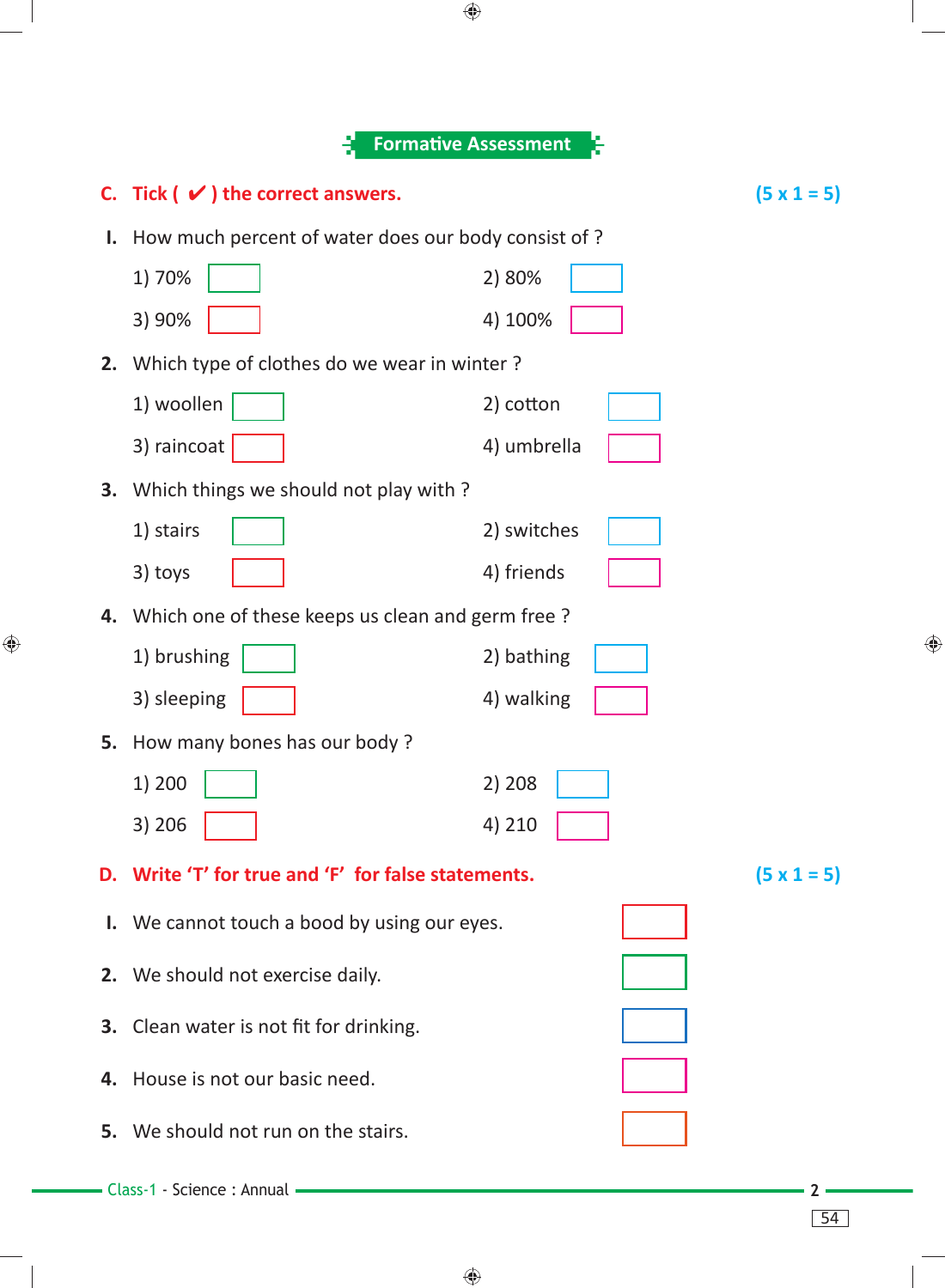**E. Rearrange the jumbled words with the help of the hints given below. (5 x 1 = 5) I.** Y E E S : We see with them. **4.** ESON : We smell with it.  **2.** S I K N : We feel with it. **5.** OUTNGE : We smell with it.  **3.** R A E : We hear with it. **F. Give three example of each one of the following. (3 x 2 = 6) I.** Protective food :  $\frac{1}{2}$  ,  $\frac{1}{2}$  ,  $\frac{1}{2}$  ,  $\frac{1}{2}$  ,  $\frac{1}{2}$  ,  $\frac{1}{2}$  ,  $\frac{1}{2}$  ,  $\frac{1}{2}$  ,  $\frac{1}{2}$  ,  $\frac{1}{2}$  ,  $\frac{1}{2}$  ,  $\frac{1}{2}$  ,  $\frac{1}{2}$  ,  $\frac{1}{2}$  ,  $\frac{1}{2}$  ,  $\frac{1}{2}$  ,  $\frac{1}{2}$  ,  $\frac{1}{2}$  ,  $\frac{1$  **2.** Energy - giving food :  $\overline{\phantom{a}}$  ,  $\overline{\phantom{a}}$  ,  $\overline{\phantom{a}}$  ,  $\overline{\phantom{a}}$  ,  $\overline{\phantom{a}}$  ,  $\overline{\phantom{a}}$  ,  $\overline{\phantom{a}}$  ,  $\overline{\phantom{a}}$  ,  $\overline{\phantom{a}}$  ,  $\overline{\phantom{a}}$  ,  $\overline{\phantom{a}}$  ,  $\overline{\phantom{a}}$  ,  $\overline{\phantom{a}}$  ,  $\overline{\phantom{a}}$  ,  $\overline{\phantom{a}}$  ,  $\overline{\phantom{a}}$  **3.** Body - building food :  $\overline{\phantom{a}}$  ,  $\overline{\phantom{a}}$  ,  $\overline{\phantom{a}}$  ,  $\overline{\phantom{a}}$  ,  $\overline{\phantom{a}}$  ,  $\overline{\phantom{a}}$  ,  $\overline{\phantom{a}}$  ,  $\overline{\phantom{a}}$  ,  $\overline{\phantom{a}}$  ,  $\overline{\phantom{a}}$  ,  $\overline{\phantom{a}}$  ,  $\overline{\phantom{a}}$  ,  $\overline{\phantom{a}}$  ,  $\overline{\phantom{a}}$  ,  $\overline{\phantom{a}}$  ,  $\overline{\phantom{a}}$ **G. Fill in the blanks.**  $(4 \times 1 = 4)$ **I.** The sun rises every morning in the \_\_\_\_\_\_\_\_\_\_\_\_\_\_\_\_\_\_\_\_\_\_\_\_\_\_\_\_\_\_\_\_\_\_(north/east) **2.** The sun is like a big ball of \_\_\_\_\_\_\_\_\_\_\_\_\_\_\_\_\_\_\_\_\_\_\_\_\_\_\_\_\_\_\_\_\_ (water/gases) **3.** \_\_\_\_\_\_\_\_\_\_\_\_\_\_\_\_\_\_\_\_ looks like a big white ball.  $\qquad (moon/earth)$  **4.** The \_\_\_\_\_\_\_\_\_\_\_\_\_ ( shape/style) of the moon changes every night. **H.** Fill in the blanks with the help of words given in the box.  $(4 \times 1 = 4)$  **( rest, vegetables, woollen, zebra ) I.** Use *Crossing to cross the road.* **2.** We need to take **2. a** after playing.  **3.** We should eat green \_\_\_\_\_\_\_\_\_\_\_\_\_\_\_\_\_\_\_\_\_\_  **4.** We wear \_\_\_\_\_\_\_\_\_\_\_\_\_\_\_\_\_ clothes in winter. Class-1 - Science : Annual **3** 55

 $\bigcirc$ 

------ - - --------------------------------------- --- -------------------------------------------------- ------------- -- - - ---

⊕

 $\bigoplus$